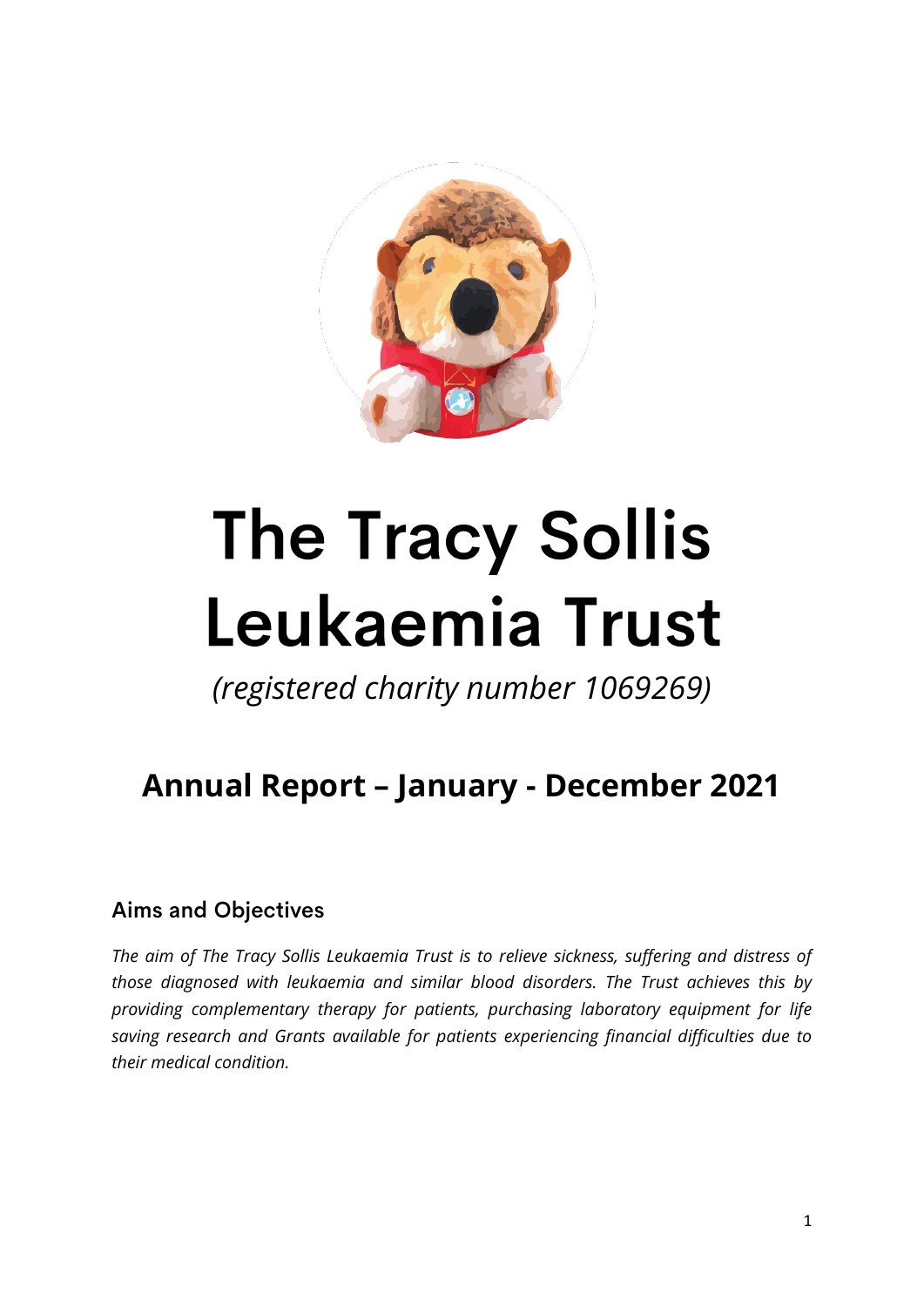**The Charity is run by a Board of Trustees and as of December 31st 2020 they are listed as follows:-**

**Dr Hazel Forde** (Chair) - *newly appointed 19th April 2021* **Mrs Vivien Bentley** *(Vice Chair)* **Mr Hugh David Keeling** *(Trustee and Treasurer)*  **Margueritte Bayley** *(Trustee and Minute Taker)* **Mrs Marion Bratt Mrs Debbie Edmondson Mrs Gillian Gregg Mr Callum Salter** - newly *appointed 11th September 2021* **Mrs Susan Sollis BEM**

# • Covid 19 Restrictions and the Overall Impact on the Charity

# • Complementary Therapy

Due to Covid 19 restrictions The Trust's complimentary therapist, Carrie-Ann Adams, had to discontinue providing this service throughout the year of 2021. It has been greatly missed by patients on the Laurel 3 Ward at Worcester Royal Hospital. We hope this is a temporary measure and the service can be resumed when and if the fears of Covid are no longer problematic.

# • Shop Report

Covid lockdown restrictions resulted in both the Trust's charity shops having to be closed at the start of the year 2021. The opening was delayed until 12<sup>th</sup>April which led to a significant loss of takings. The two shops eventually opened with strict precautions in place. Screens were placed in front of the counters to protect volunteers, customers and staff. Masks were worn by all unless exempt and a two metre distance requested by all entering the shops. Anti- bacteria hand wash dispensers were provided and readily available. It was a much welcomed relief to receive a Covid Grant of £25,000 from Wychavon District Council to cover loss of trading experienced. The Trust lost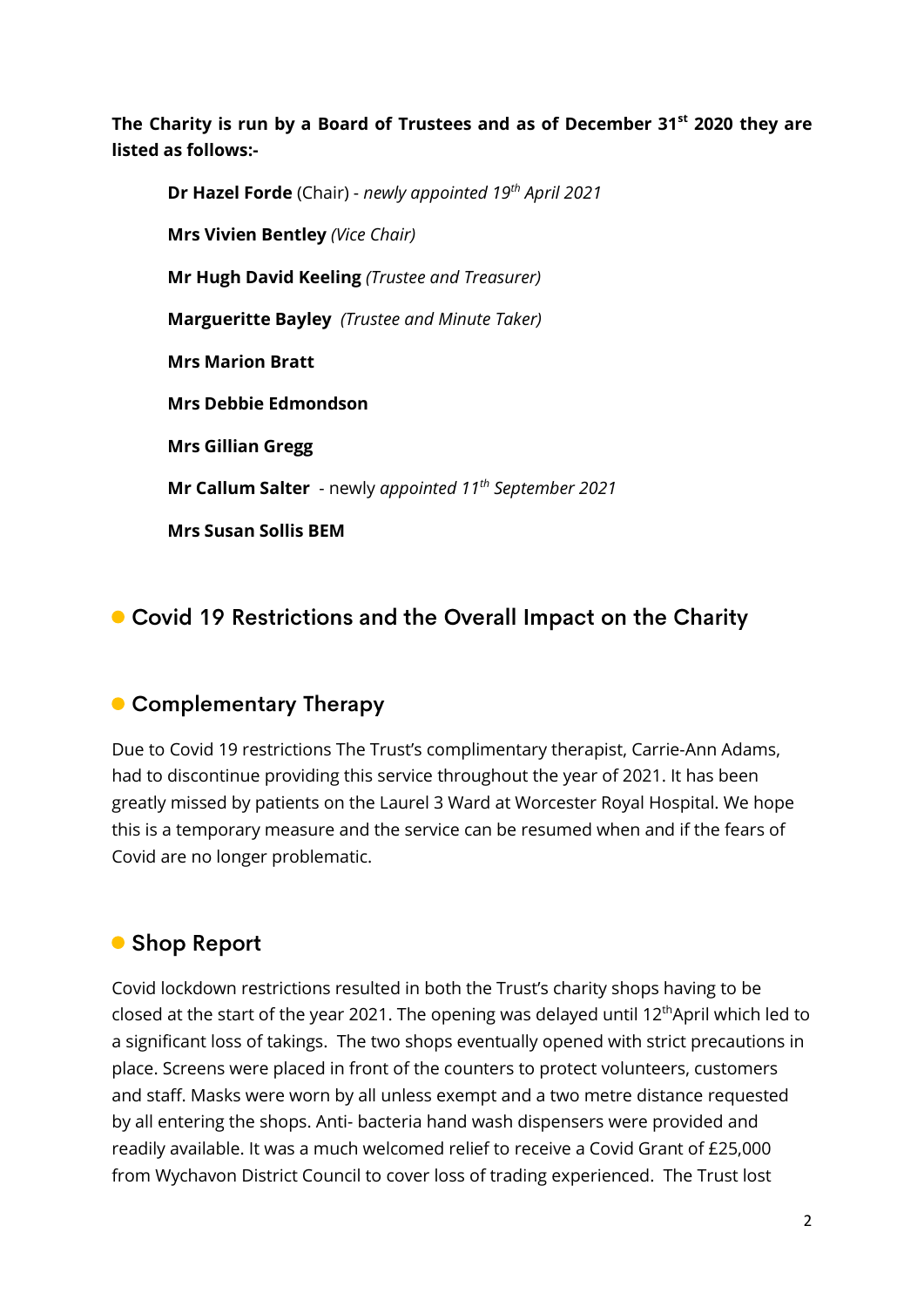several of its long serving volunteers as a result of the pandemic and a change of circumstances. Some were understandably nervousness as they came under the vulnerable group and decided to retire from the role. Due to the severe shortage it became essential to employ someone. Mandy Mather was added to the pay role and has proved to be a valuable asset to The Trust.

#### **C** Events

Unfortunately events for 2021 had to be cancelled. There was to be a big event held at The Henrician (formally known as Evesham Arts Centre entitled 'Come follow the Band'. This was postponed and has been re-scheduled to take place on May 6<sup>th</sup> 2022.

#### **• Patient Grants**

The Trust became aware that many patients are experiencing financial difficulties due to being diagnosed with leukaemia. This may be may be due to lack of earnings through being unable to work, extra travelling expenses needed for numerous hospital visits, etc., The Trustees agreed to a procedure in which patients can apply for assistance. As a result application forms have been made available to download from the Trust's website. Worcester Hospital's Haematology Department also has Grant Application forms available on request. For the request to be successful the application needs to be approved and signed off by the patient's consultant / and or a clinical nurse specialist.

#### • Medical Equipment Provided

The Trust became aware that many patients suffer discomfort or distress during treatment when there is a difficulty in finding a vein. This was brought to the Trust's attention by a local patient. Following research into the problem it was discovered that there is a piece of medical equipment called a vein finder which can help. The vein finder provides a laser computer image of the position of the veins. The vein finder needs to be attached to a stand for regular hospital use and there are two types of these stands available. The one type is a fixed stand for placement in a haematology unit and the other one is a mobile stand which is ideal for wheeling up and down a ward.

The Trust has purchased several of these vein finders together with their appropriate stands for several hospitals.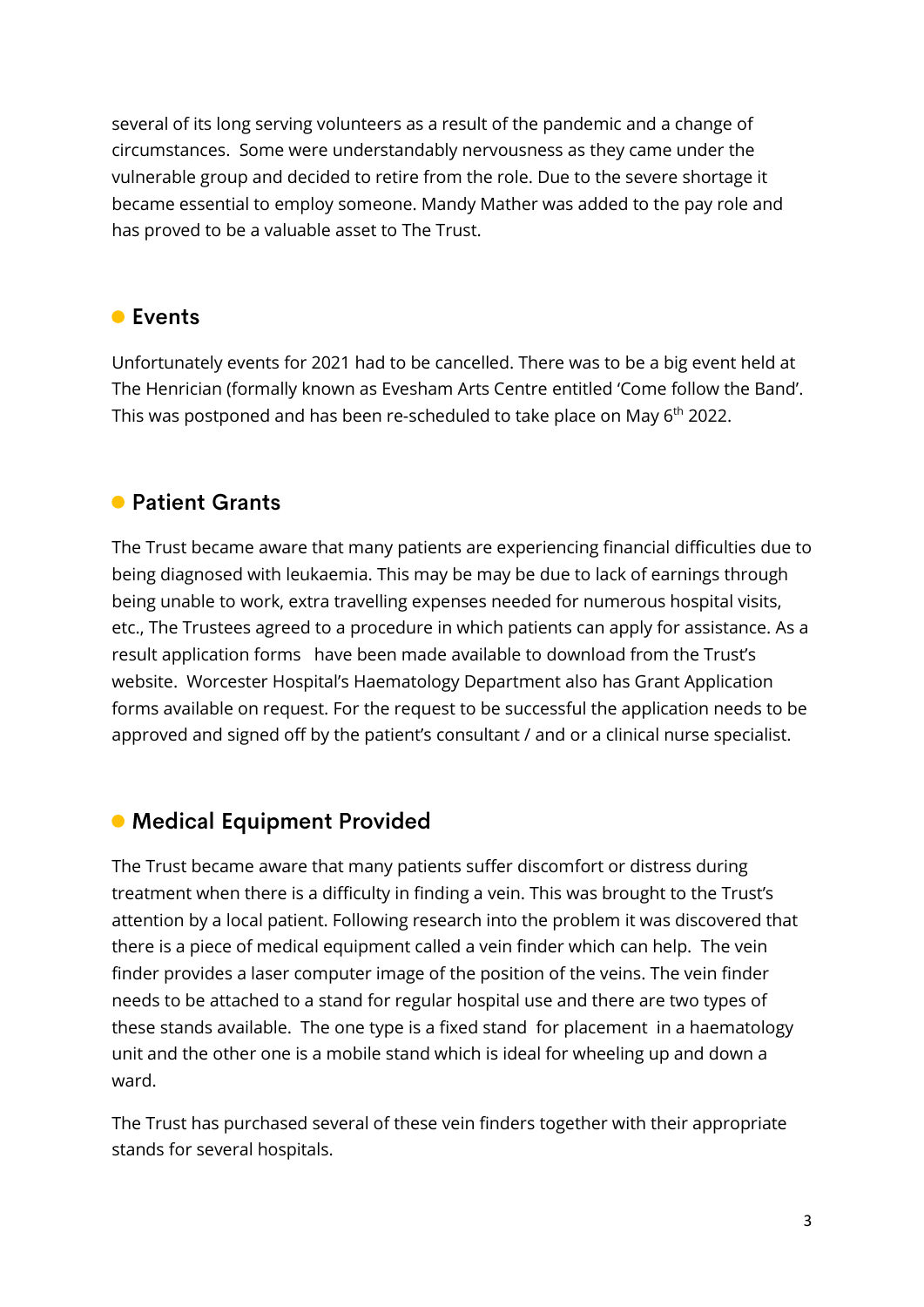One was purchased for Cheltenham Hospital's Rendcomb Ward, one for Cheltenham Hospital's Lillybrook Ward , one for Gloucester Royal Hospital's Edward Jenner Ward, one for Gloucester Royal Hospital's Children's Outpatient Department. one for Hexham Hospital's Oncology Unit, one for Worcester Hospital's Haematology Department and one for Kidderminster Hospital's Haematology Department. Although all items listed have been paid for in full there has been a delay in the availability and delivery to Worcester and Kidderminster Hospital. We have been assured that this will be rectified in the New Year.

#### $\bullet$  AGM

The Trust held its Annual General Meeting at the Fleece Inn Bretforton on Monday 17<sup>th</sup> May with all Government Covid Guidelines followed. The Trust's newly elected Chair Dr Hazel Forde was Guest Speaker and gave a very interesting and comprehensive presentation entitled Twenty five years of Research.

Thanking everyone who has supported the charity this year.

Mrs Susan Sollis BEM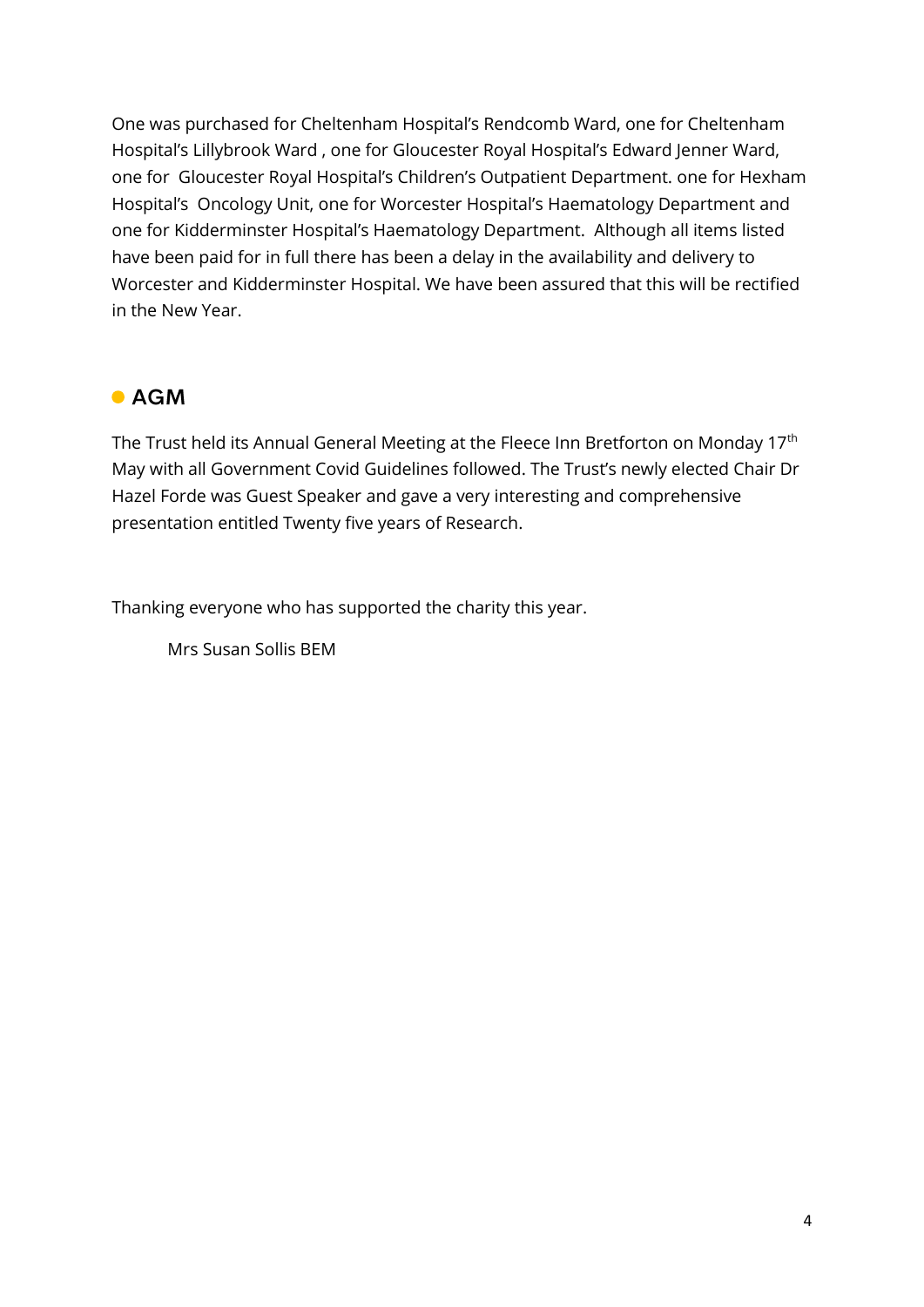# HE TRACY SOLLIS LEUKAEMIA TRUST - 2021

|                                | 60 day       |              |              |       |              |
|--------------------------------|--------------|--------------|--------------|-------|--------------|
|                                | CAFa/c       | Caf Gold     | Notice a/c   | Cash  | <b>TOTAL</b> |
| Income                         |              |              |              |       |              |
| Shop 5                         | 23,964.32    |              |              |       | 23,964.32    |
| Shop 7                         | 21,334.54    |              |              |       | 21,334.54    |
| Sale of Rags - Wilcox          | 351.45       |              |              |       | 351.45       |
| World of Books                 | 37.09        |              |              |       | 37.09        |
| Donations                      | 1,794.85     |              |              |       | 1,794.85     |
| Donations (Gift Aided)         | 2,784.48     |              |              |       | 2,784.48     |
| <b>Just Giving</b>             | 1,107.00     |              |              |       | 1,107.00     |
| <b>Fundraising Events</b>      | 275.03       |              |              |       | 275.03       |
| Gift Aid<br>Interest           |              |              |              |       | 0.00         |
| Other                          |              | 3.56         | 475.90       |       | 479.46       |
| Other (Wychavon DC - furlough) |              |              |              |       | 0.00         |
| Other (Wychavon DC - grant)    | 25,005.63    |              |              |       | 0.00         |
| <b>TOTAL</b>                   | 76,654.39    | 3.56         |              |       | 25,005.63    |
|                                |              |              | 475.90       | 0.00  | 77,133.85    |
| Expenditure                    |              |              |              |       |              |
| Salaries                       |              |              |              |       |              |
| Rent/Serv Chg - Shop 5         | 23,149.15    |              |              |       | 23,149.15    |
|                                | 9,000.00     |              |              |       | 9,000.00     |
| Rent/Serv Chg - Shop 7         | 10,200.00    |              |              |       | 10,200.00    |
| Rent/Serv Chg - Kiosk          | 1,000.00     |              |              |       | 1,000.00     |
| Just Giving                    | 216.00       |              |              |       | 216.00       |
| Bank Charges                   | 292.60       |              |              |       | 292.60       |
| Insurance                      | 733.96       |              |              |       | 733.96       |
| Complementary Therapy          | 0.00         |              |              |       | 0.00         |
| Non-domestic rates             | 276.70       |              |              |       | 276.70       |
| Equipment                      | 916.71       |              |              |       | 916.71       |
| Van                            | 1,477.65     |              |              |       | 1,477.65     |
| Phone/Utilities                | 2,167.69     |              |              |       | 2,167.69     |
| Anthony Nolan Trust            | 3,376.50     |              |              |       | 3,376.50     |
| Vein Finders                   | 43,896.00    |              |              |       | 43,896.00    |
| Other                          | 303.90       |              |              |       | 303.90       |
| <b>TOTAL</b>                   | 97,006.86    | 0.00         | 0.00         | 0.00  | 97,006.86    |
|                                |              |              |              |       |              |
| Transfer 25/1                  | $-19,999.42$ | 19,999.42    |              |       | 0.00         |
| Transfer 28/5                  | -4,999.05    | 4,999.05     |              |       | 0.00         |
| Transfer 25/6                  | 3,000.00     | $-3,000.00$  |              |       | 0.00         |
| Transfer 7/9                   | $-2,998.83$  | 2,998.83     |              |       |              |
| Transfer 8/9                   | 20,000.00    | $-20,000.00$ |              |       | 0.00         |
| Transfer 14/10                 | 25,001.11    | $-25,001.11$ |              |       | 0.00         |
| Transfer 21/12                 |              | 60,000.00    |              |       | 0.00         |
| <b>Total Transfers</b>         | 20,003.81    |              | $-60,000.00$ |       | 0.00         |
|                                |              | 39,996.19    | $-60,000.00$ | 0.00  | 0.00         |
| Balances at 31 Dec 2020        | 7,384.91     | 25,000.58    | 75,612.63    | 51.34 | 108,049.46   |
| plus income                    | 76,654.39    | 3.56         | 475.90       | 0.00  | 77,133.85    |
| less expenses                  | -97,006.86   | 0.00         | 0.00         | 0.00  | -97,006.86   |
| Transfers                      | 20,003.81    | 39,996.19    | $-60,000.00$ | 0.00  |              |
| Balances at 31 Dec 2021        | 7,036.25     | 65,000.33    | 16,088.53    |       | 0.00         |
|                                | ОК           |              |              | 51.34 | 88,176.45    |
|                                |              | ОΚ           | ок           | ОК    | 88,176.45    |

Page 1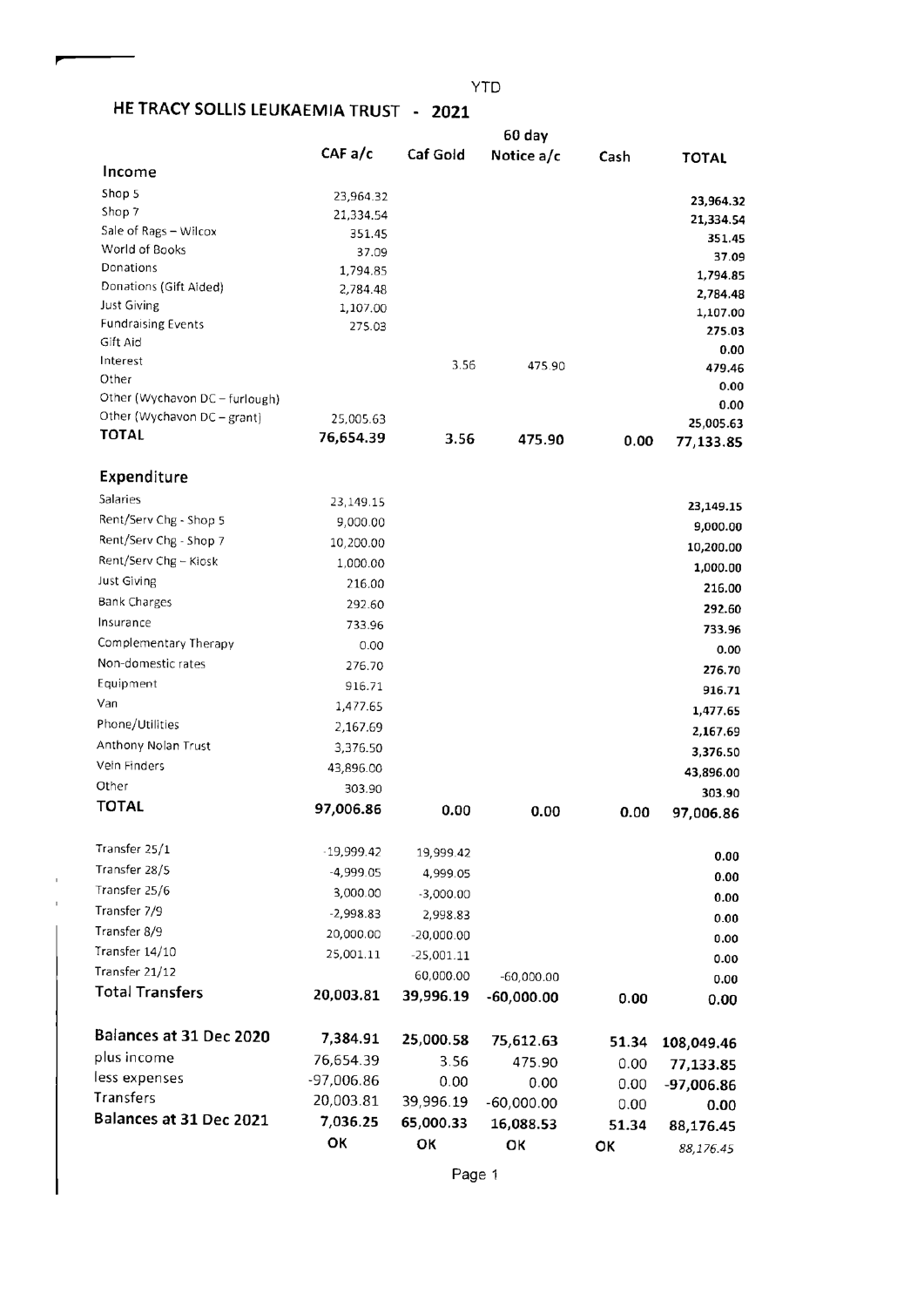# Independent examiner's report on the accounts

 $\bar{1}$ 

| Report to the trustees/<br>TRACY SOLLIS LEUKAEMIA TRUST<br>members of<br>On accounts for the year<br>31 December 2021<br>Charity no<br>1069269<br>ended<br>(if any)<br>Set out on<br>Attached schedule<br>医骨盆 微型 化乙酰胺 医血管<br>Respective<br>The charity's trustees are responsible for the preparation of the accounts.<br>responsibilities of<br>The charity's trustees consider that an audit is not required for this year<br>trustees and examiner<br>under section 43(2) of the Charities Act 1993 (the 1993 Act) and that an<br>independent examination is needed.<br>It is my responsibility to:<br>examine the accounts under section 43 of the 1993 Act,<br>Charity Commission (under section 43(7)(b) of the 1993 Act, and<br>to state whether particular matters have come to my attention.<br><b>Basis of independent</b><br>examiner's statement<br>by the Charity Commission. An examination includes a review of the<br>accounting records kept by the charity and a comparison of the accounts<br>items or disclosures in the accounts and seeking explanations from the<br>trustees concerning any such matters. The procedures undertaken do not<br>provide all the evidence that would be required in an audit, and<br>and fair' view and the report is limited to those matters set out in the<br>statement below.<br>Independent<br>In connection with my examination, no matter has come to my attention<br>examiner's statement<br>1. which gives me reasonable cause to believe that in, any material respect,<br>the requirements:<br>to keep accounting records in accordance with section 41 of the 1993<br>Act; and<br>• to prepare accounts which accord with the accounting records and<br>comply with the accounting requirements of the 1993 Act<br>have not been met; or<br>2. to which, in my opinion, attention should be drawn in order to enable a<br>proper understanding of the accounts to be reached.<br>Signed:<br>Date:<br>27 April 2022<br>Name:<br>Peter Dann<br>Relevant professional<br><b>FCA</b><br>qualification(s) or body<br>(if any):<br>R<br>1 |                  |                                                                                                                                                                                                                                          |  |                   |  |  |  |
|-----------------------------------------------------------------------------------------------------------------------------------------------------------------------------------------------------------------------------------------------------------------------------------------------------------------------------------------------------------------------------------------------------------------------------------------------------------------------------------------------------------------------------------------------------------------------------------------------------------------------------------------------------------------------------------------------------------------------------------------------------------------------------------------------------------------------------------------------------------------------------------------------------------------------------------------------------------------------------------------------------------------------------------------------------------------------------------------------------------------------------------------------------------------------------------------------------------------------------------------------------------------------------------------------------------------------------------------------------------------------------------------------------------------------------------------------------------------------------------------------------------------------------------------------------------------------------------------------------------------------------------------------------------------------------------------------------------------------------------------------------------------------------------------------------------------------------------------------------------------------------------------------------------------------------------------------------------------------------------------------------------------------------------------------------------------------------------------------------|------------------|------------------------------------------------------------------------------------------------------------------------------------------------------------------------------------------------------------------------------------------|--|-------------------|--|--|--|
|                                                                                                                                                                                                                                                                                                                                                                                                                                                                                                                                                                                                                                                                                                                                                                                                                                                                                                                                                                                                                                                                                                                                                                                                                                                                                                                                                                                                                                                                                                                                                                                                                                                                                                                                                                                                                                                                                                                                                                                                                                                                                                     | <b>Section A</b> | <b>Independent Examiner's Report</b>                                                                                                                                                                                                     |  |                   |  |  |  |
|                                                                                                                                                                                                                                                                                                                                                                                                                                                                                                                                                                                                                                                                                                                                                                                                                                                                                                                                                                                                                                                                                                                                                                                                                                                                                                                                                                                                                                                                                                                                                                                                                                                                                                                                                                                                                                                                                                                                                                                                                                                                                                     |                  |                                                                                                                                                                                                                                          |  |                   |  |  |  |
|                                                                                                                                                                                                                                                                                                                                                                                                                                                                                                                                                                                                                                                                                                                                                                                                                                                                                                                                                                                                                                                                                                                                                                                                                                                                                                                                                                                                                                                                                                                                                                                                                                                                                                                                                                                                                                                                                                                                                                                                                                                                                                     |                  |                                                                                                                                                                                                                                          |  |                   |  |  |  |
|                                                                                                                                                                                                                                                                                                                                                                                                                                                                                                                                                                                                                                                                                                                                                                                                                                                                                                                                                                                                                                                                                                                                                                                                                                                                                                                                                                                                                                                                                                                                                                                                                                                                                                                                                                                                                                                                                                                                                                                                                                                                                                     |                  |                                                                                                                                                                                                                                          |  |                   |  |  |  |
|                                                                                                                                                                                                                                                                                                                                                                                                                                                                                                                                                                                                                                                                                                                                                                                                                                                                                                                                                                                                                                                                                                                                                                                                                                                                                                                                                                                                                                                                                                                                                                                                                                                                                                                                                                                                                                                                                                                                                                                                                                                                                                     |                  | to follow the procedures laid down in the general Directions given by the                                                                                                                                                                |  |                   |  |  |  |
|                                                                                                                                                                                                                                                                                                                                                                                                                                                                                                                                                                                                                                                                                                                                                                                                                                                                                                                                                                                                                                                                                                                                                                                                                                                                                                                                                                                                                                                                                                                                                                                                                                                                                                                                                                                                                                                                                                                                                                                                                                                                                                     |                  | My examination was carried out in accordance with general Directions given<br>presented with those records. It also includes consideration of any unusual<br>consequently no opinion is given as to whether the accounts present a 'true |  |                   |  |  |  |
|                                                                                                                                                                                                                                                                                                                                                                                                                                                                                                                                                                                                                                                                                                                                                                                                                                                                                                                                                                                                                                                                                                                                                                                                                                                                                                                                                                                                                                                                                                                                                                                                                                                                                                                                                                                                                                                                                                                                                                                                                                                                                                     |                  |                                                                                                                                                                                                                                          |  |                   |  |  |  |
|                                                                                                                                                                                                                                                                                                                                                                                                                                                                                                                                                                                                                                                                                                                                                                                                                                                                                                                                                                                                                                                                                                                                                                                                                                                                                                                                                                                                                                                                                                                                                                                                                                                                                                                                                                                                                                                                                                                                                                                                                                                                                                     |                  |                                                                                                                                                                                                                                          |  |                   |  |  |  |
|                                                                                                                                                                                                                                                                                                                                                                                                                                                                                                                                                                                                                                                                                                                                                                                                                                                                                                                                                                                                                                                                                                                                                                                                                                                                                                                                                                                                                                                                                                                                                                                                                                                                                                                                                                                                                                                                                                                                                                                                                                                                                                     |                  |                                                                                                                                                                                                                                          |  |                   |  |  |  |
|                                                                                                                                                                                                                                                                                                                                                                                                                                                                                                                                                                                                                                                                                                                                                                                                                                                                                                                                                                                                                                                                                                                                                                                                                                                                                                                                                                                                                                                                                                                                                                                                                                                                                                                                                                                                                                                                                                                                                                                                                                                                                                     |                  |                                                                                                                                                                                                                                          |  |                   |  |  |  |
|                                                                                                                                                                                                                                                                                                                                                                                                                                                                                                                                                                                                                                                                                                                                                                                                                                                                                                                                                                                                                                                                                                                                                                                                                                                                                                                                                                                                                                                                                                                                                                                                                                                                                                                                                                                                                                                                                                                                                                                                                                                                                                     |                  |                                                                                                                                                                                                                                          |  |                   |  |  |  |
|                                                                                                                                                                                                                                                                                                                                                                                                                                                                                                                                                                                                                                                                                                                                                                                                                                                                                                                                                                                                                                                                                                                                                                                                                                                                                                                                                                                                                                                                                                                                                                                                                                                                                                                                                                                                                                                                                                                                                                                                                                                                                                     |                  |                                                                                                                                                                                                                                          |  | <b>March 2014</b> |  |  |  |

JE

 $\blacksquare$